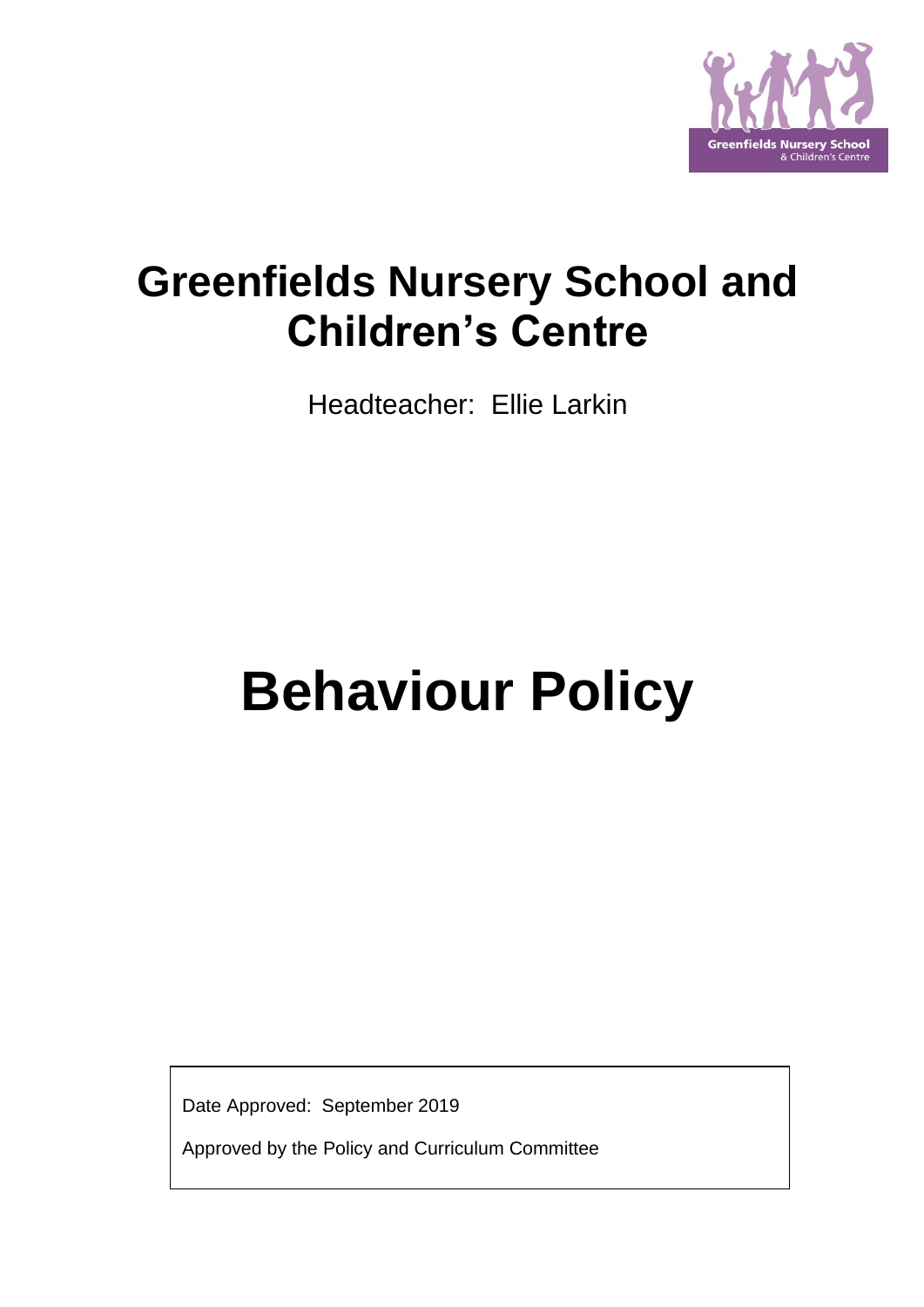Greenfields Children's Centre and Nursery School is committed to providing an environment where children, families and staff can feel safe, valued, happy, accepted and included. We value the strong relationships that exist throughout the Greenfields community and have high expectations of everyone to actively promote equality and inclusion. Our behaviour policy promotes positive behaviour strategies that enable young children to understand their feelings and make sense of their world. It is part of young children's development to have tantrums and test boundaries but a clear positive behaviour management policy will ensure that staff and parents work together to support children's development.

At Greenfields all children are seen as confident, capable, strong and rich in potential and we have high expectations of their capabilities, achievements and behaviour.

## **Aims**

- Promote a clear message and provide a common understanding about behaviour management to all members of staff and parents.
- Support parents in their understanding of children's personal, social and emotional development and provide parents with helpful messages and strategies to support behaviour.
- Adults in the Centre will act as role models for children always being polite and respectful in their interactions with others.
- Promote care for the environment, including living things, equipment and each other.
- Create an environment where children feel able to express themselves and where adults and children are willing to listen.
- Help children to work cooperatively and begin to negotiate and compromise.
- Help children develop self-confidence, self-awareness and self-esteem.
- Help children to understand and accept limits and boundaries in order to enable them to make good choices about how they behave.
- Help children to develop self-control and self-regulate their behaviour in order to express their feelings in ways that are not going to hurt others.
- Support children to make positive choices.

# **Staff**

All adults at Greenfields act as role models for the children. As such, the language they use is crucial. The language used by the adult soon becomes the language of the child. Staff should be mindful of the need to avoid negative responses and language. Positive language should be used to acknowledge appropriate behaviour and explain why particular actions or situations might not be appropriate or even safe. Staff should be aware of potentially dangerous situations and prevent these by explaining quietly and calmly to the child or group of children the effects of their actions e.g. "If you stand on that chair you might fall and hurt yourself or someone else". In this way children will begin to understand what is and isn't acceptable and take responsibility for their own actions. Staff should use an appropriate tone of voice. Adults have a mediating role in supporting a child or children who may be involved in a particular dispute or conflict. Children need to learn how to negotiate and staff play a vital role in facilitating this.

Strategies we use to encourage children to develop negotiating skills include:

- Turn taking games
- Role play
- Ring games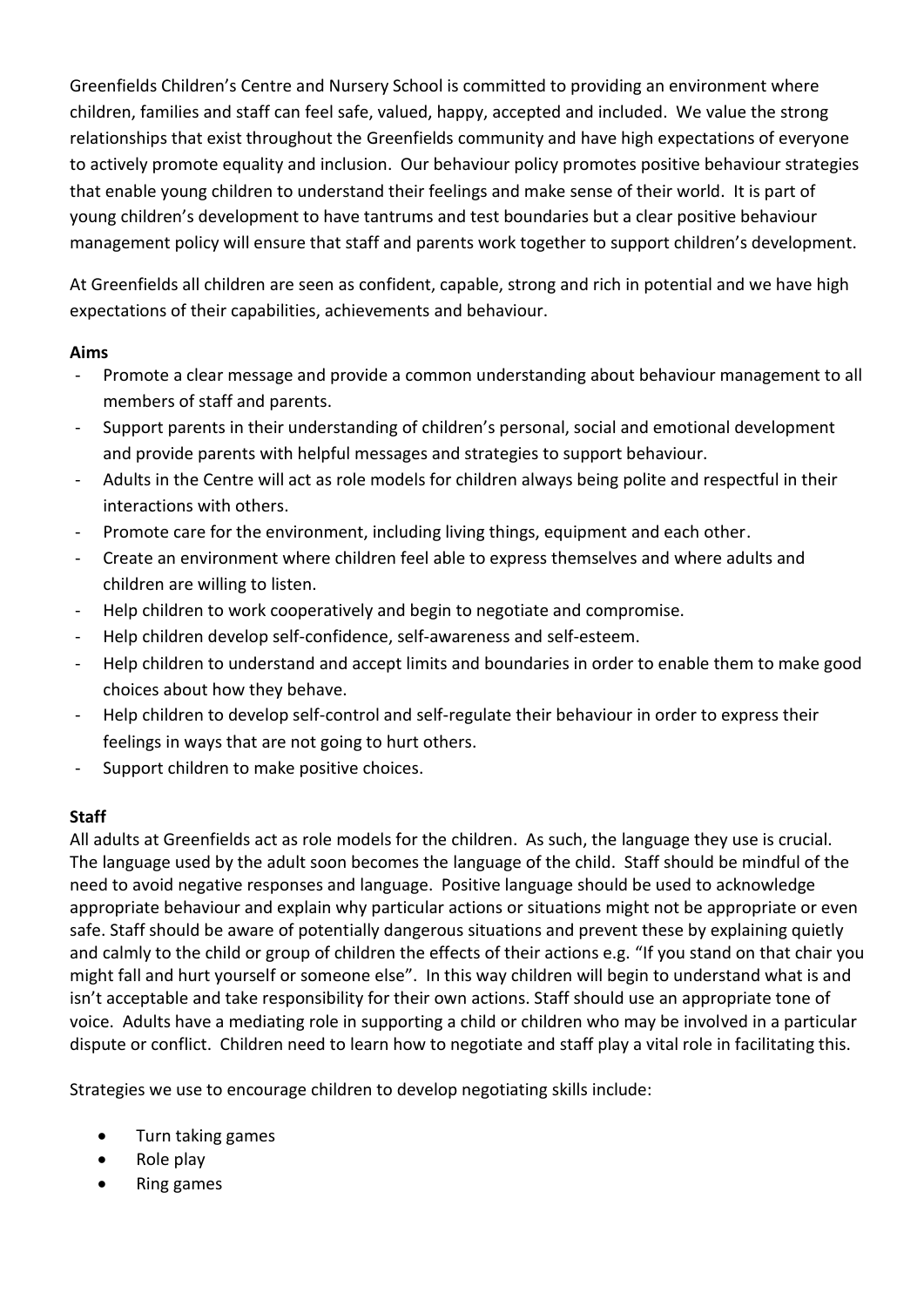- Outdoor games with small apparatus (bats, balls, hoops, etc.)
- Philosophy sessions
- PALS sessions

Adults also play a key role in helping children to develop a sense of respect for the feelings of others. Children need to be shown that certain actions will have effects on others.

# **Parents**

At Greenfields we recognise and acknowledge that parents are their child's first educators. They have the background knowledge and information on their child's development and it is therefore of the greatest importance that we work in partnership with them. The Centre's 'open door' policy is aimed at creating good two way dialogue between families and ourselves and we would hope that parents feel confident and happy to approach us with any concerns over their child's behaviour just as we would keep them informed of any issues or incidents involving their child.

With regards to children with Special Educational Needs relating to behaviour problems, the Centre will adopt procedures from the Code of Practice, working closely with parents and any relevant outside agencies. Parents will be kept informed of the Centre's policy and strategies for dealing with behaviour which emphasises the positive aspects of the child rather than focusing on the negative.

## **Environment and Resources**

There should be continuous emphasis on encouraging children to respect and care for their surroundings and the resources on offer in the Centre.

This can be done through:

- Adults acting as role models and as support during session and tidy up times; picking up litter, showing children where things go, showing value and respect for books etc.
- Children helping to put resources in the correct containers etc. during tidy up times (sorting and matching)
- Children helping to look for any items which may be lost.
- Adults explaining to children the results of their actions e.g. "If you leave the pen without a top on it, it will soon dry and we won't be able to use it again."

It is also important for staff to demonstrate all of the above to any other adults who may be spending time with us in the nursery, including parents and students.

## **Physical Intervention (Positive Handling)**

Definition of Physical Intervention:

Physical Intervention is the positive application of force with the intention of controlling a child's behaviour in order to protect him/her from harming themselves or others or seriously damaging property.

The Centre adopts the London Borough of Ealing's guidelines for schools, nurseries and children's centres on the use of physical intervention (Positive Handling), the Borough does not advocate the use of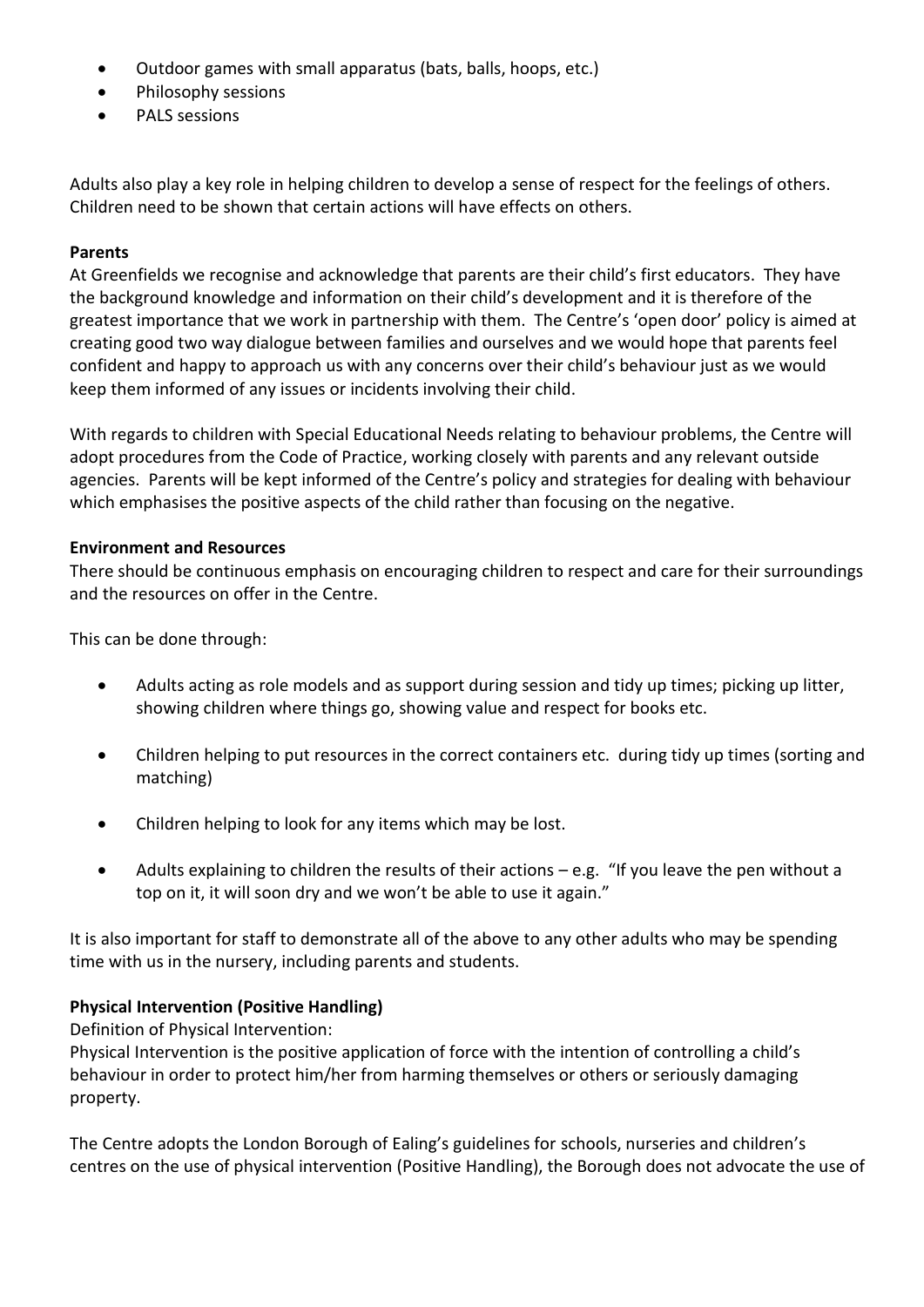physical restraint. If it becomes necessary in exceptional circumstances to use physical restraint, it will be as an act of care. Refer to Policy and Guidelines for Physical Intervention for further information.

# **Supporting Children and Families with Inappropriate Behaviour**

If there is an on-going concern regarding a child's behaviour this will be brought to the attention of the Special Educational Needs Co-ordinator (SENCO). The SENCO will talk with staff and parents and observe the child in the nursery. The SENCO will make appropriate recommendations to support staff in managing the behaviour and if appropriate will put an IEP in place.

If on review of the IEP the behaviour has not improved the SENCO in consultation with the staff and parents will consider the appropriate next steps which could include; initiating an Early Help Assessment Plan (EHAP), referral to the Educational Psychologist or the Supportive Action for Families in Ealing (SAFE) team.

# **Pastoral Care for School Staff Accused of Misconduct**

Greenfields has procedures in place for the supervision and support of all staff working with children and families. In some circumstances staff may need additional support in which case the Headteacher would identify an external provision that could meet the needs of the staff member. Greenfields buys into the employee assistance programme, Workplace Options which provides a confidential counselling service.

# **Biting**

Children biting other children is one of the most common and most difficult behaviours in an early years setting. It can occur without warning, is difficult to defend against, and provokes strong emotional responses in the biter, the victim, the parents, and the caregivers involved.

For many children, the biting stage is just a passing problem. Young children try it out as a way to get what they want from another child. They are in the process of learning what is socially acceptable and what is not. For other children, biting is a persistent and chronic problem. They may bite for a variety of reasons: teething, frustration, boredom, inadequate language skills, stress or change in the environment, feeling threatened, or to feel a sense of power. No matter what the cause, biting in a group situation causes strong feelings in all involved. It does help, however, to be aware of the potential problem before it happens, and to form a plan of action if it does occur.

## **Strategies used to prevent biting from occurring**

- The biter is calmly removed, using words such as 'biting is not okay it hurts.' Avoid any immediate response that reinforces the biting or calls attention to the biter. The caring attention is focused on the bitten child.
- The biter is not allowed to return to the play and is talked to on a level that the child can understand. 'I can see that you want that truck, but I can't let you hurt him. We don't put our teeth on people.'
- Redirect the child to other play.
- Demonstrate alternative responses to situations and reinforce appropriate behaviour. eg during story time, role play using puppets.
- Work together in partnership with the parents of both biting children and frequently bitten children to keep all informed and develop a joint strategy for change.
- Consider early transition of a child 'stuck' in a biting behaviour pattern for a change of environment, if developmentally appropriate.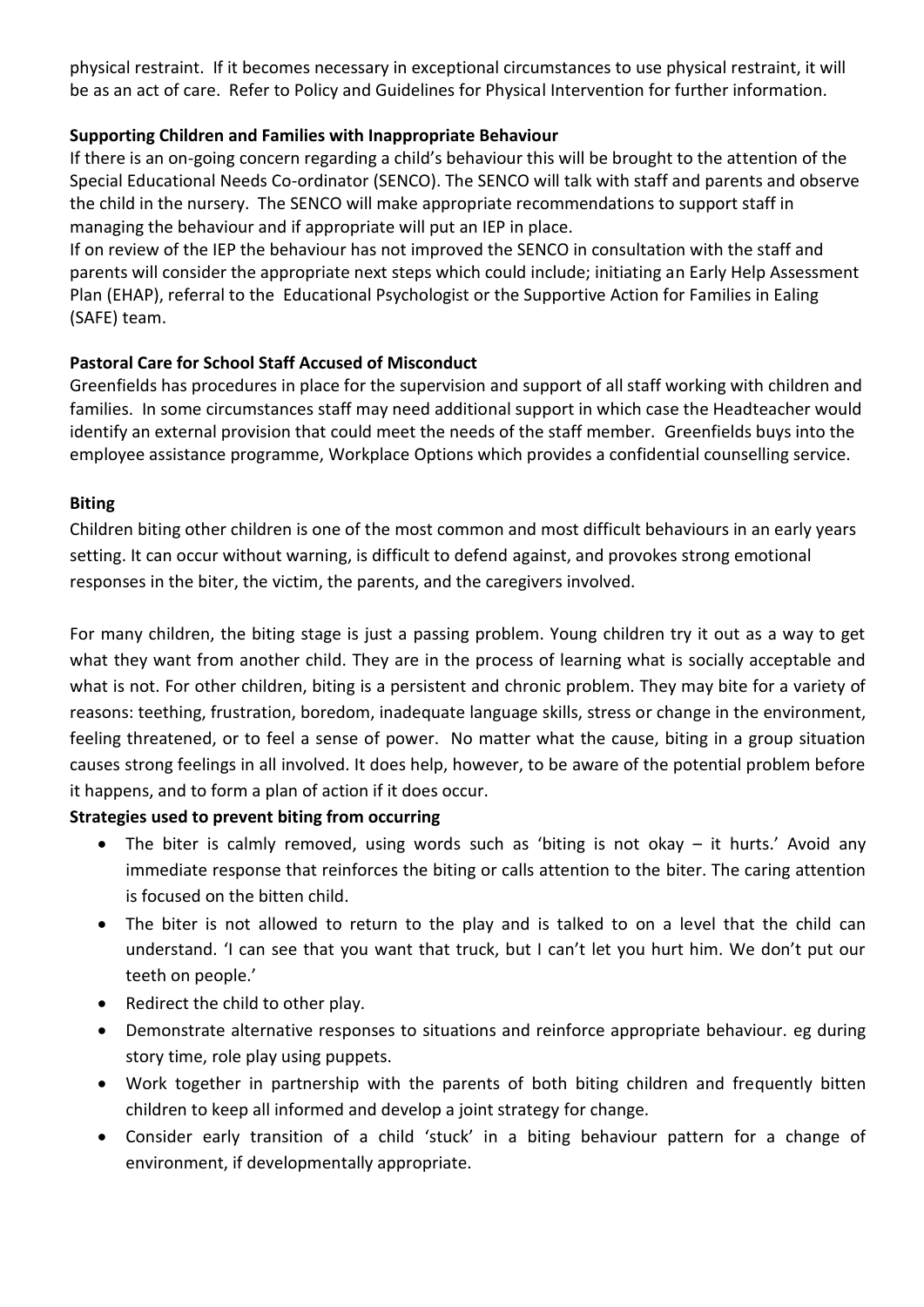## **Risk**

- Bites that do not break the skin do not normally pose an infection risk, unless there is a preexisting skin break or skin condition. If there is severe bruising without a skin break however, medical advice should be sought.
- If a bite breaks through the skin, following a biting incident, medical attention and advice must be sought immediately and risk assessment performed, for both the person bitten and the biter.
- The risk of a blood borne virus (BBV) being transmitted is higher if there is blood in the biter's saliva. The risk may be reduced if the bite is through fabric.

# **Actions to reduce the risk associated with biting**

- Discuss the Centre's behaviour policy with parents before enrolment
- Ensure staff wear long sleeved clothing if caring for a child who bites regularly
- Consider individual plans for children who repeatedly bite, involving parents and the child's GP
- Take a history from parents to assess the BBV risks in children who bite repeatedly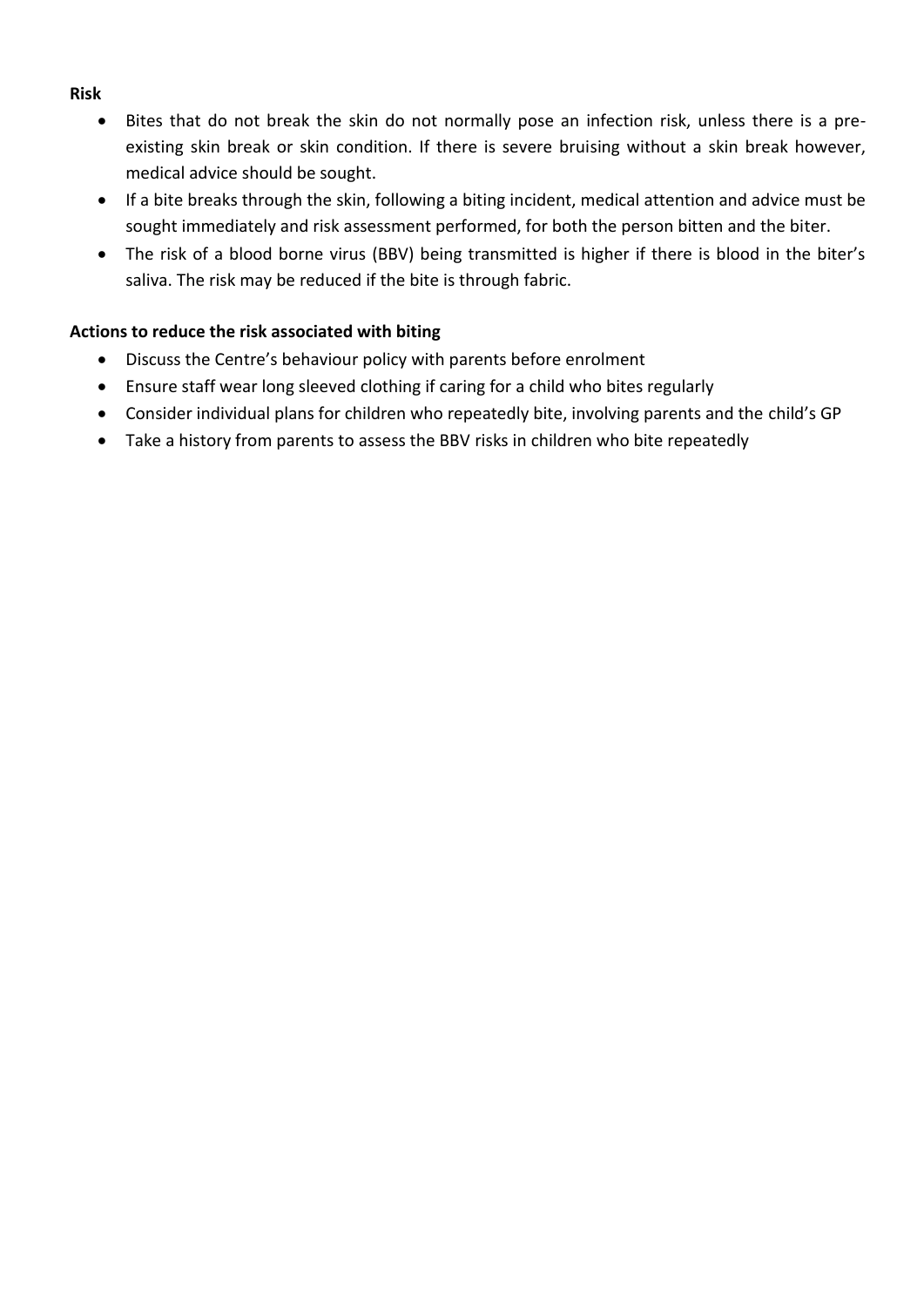**Procedures used if and when biting occurs:**

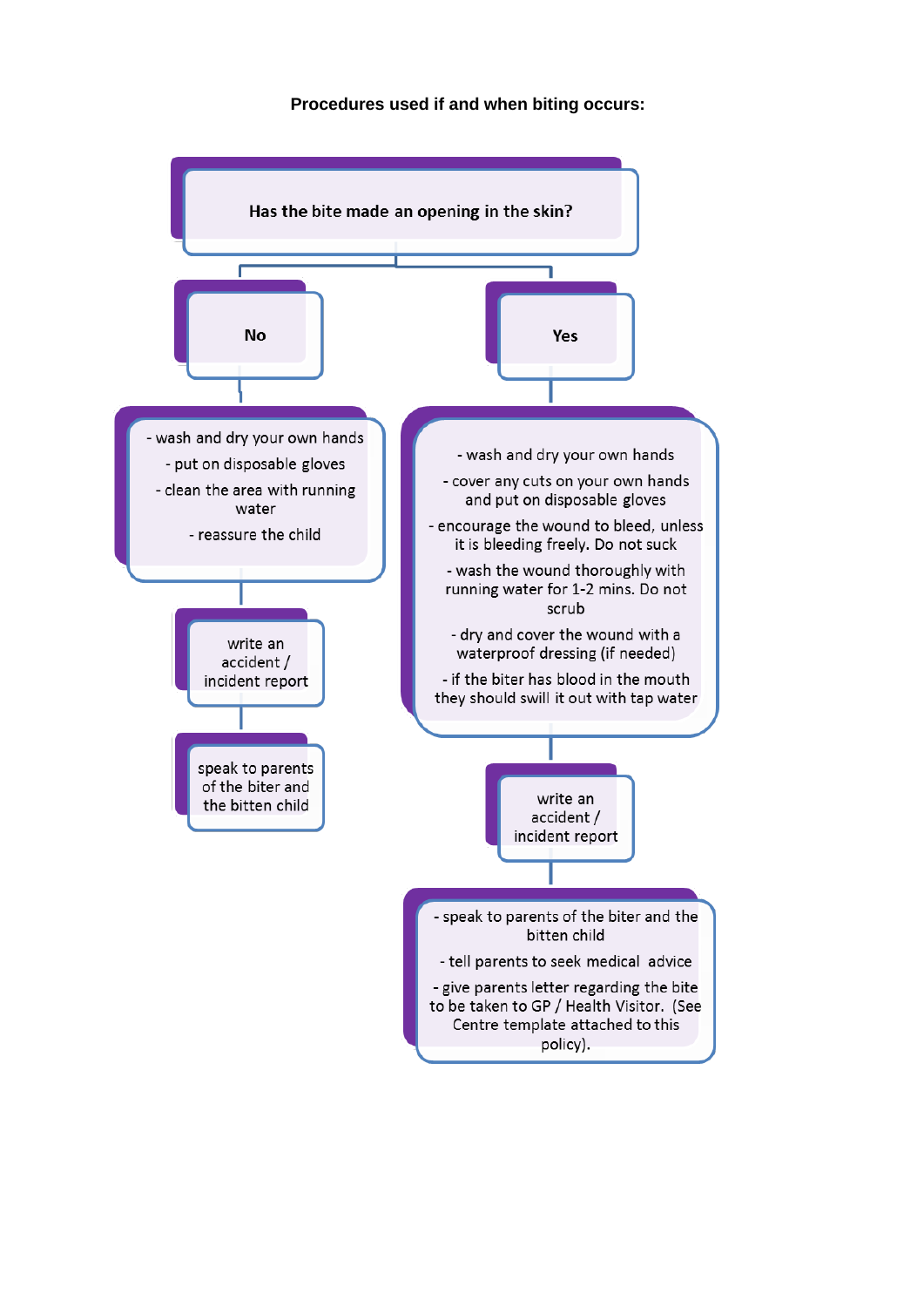Appendix one

#### **Letter to be taken to GP or Health Visitor – BBV status not known**

Date:

Dear Sir / Madam,

(Name) and the sustained a human bite which has broken the skin. The blood borne virus status of the biter and bitten person is not known.

The following actions have been undertaken by the nursery:

- first aid was administered,
- accident report written,
- parents have been informed of the risks related to human bites breaking the skin and have been advised to contact their GP / Health Visitor).

Please manage according to your own local policy and in line with recommendations on management of human bites and involving potential exposure to blood borne viruses.

Yours Sincerely,

Nominated Safeguarding Person Greenfields Children's Centre